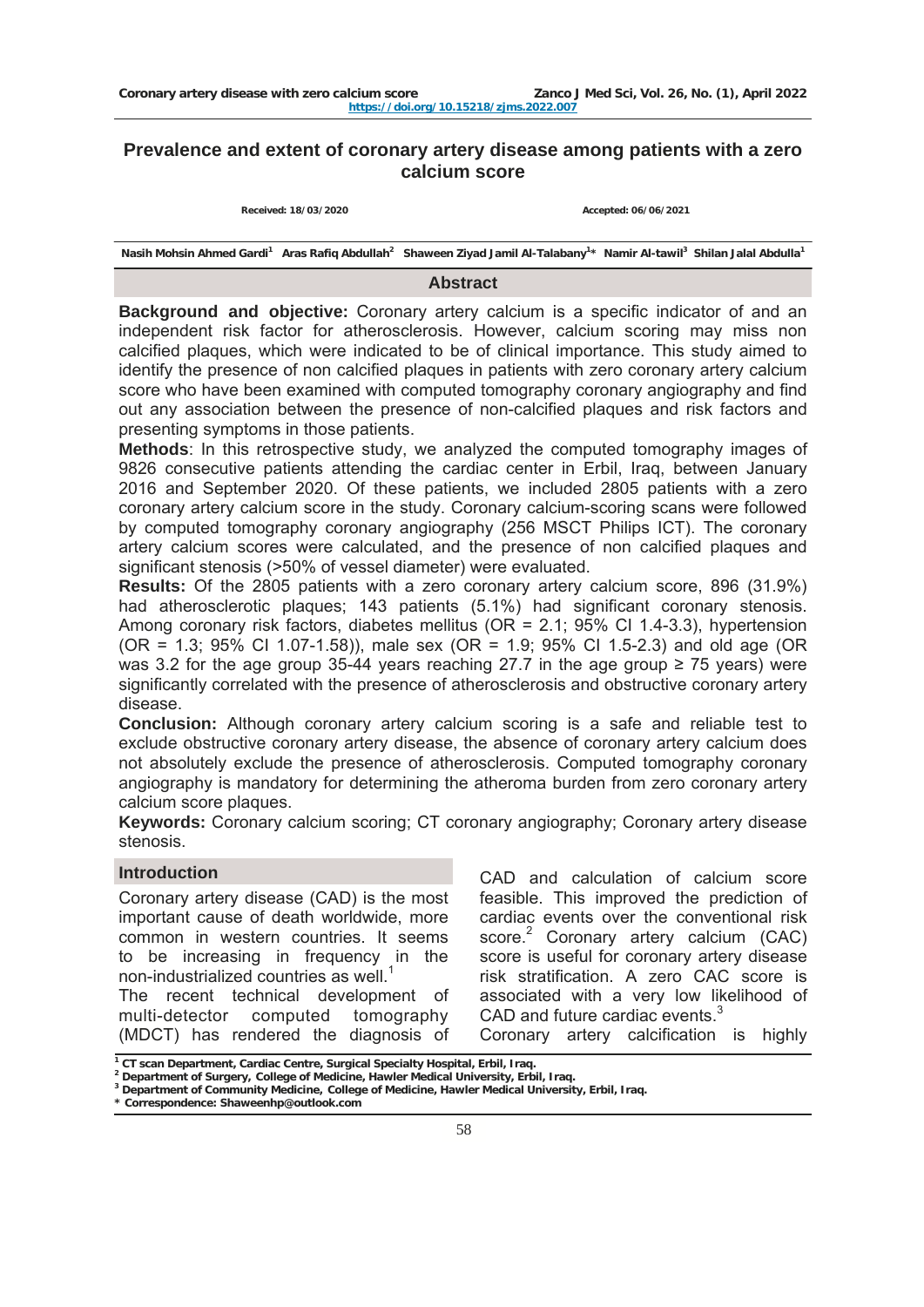specific for atherosclerosis and is thought to be originated as part of the healing mechanism of usually subclinical plaque rupture events.<sup>4</sup> Calcification is one of the components of atherosclerotic plaques and develops late in the atherosclerotic process. As ruptured culprit plaques are not necessarily calcified.<sup>5</sup> As a result, the absence of calcium does not necessarily exclude atherosclerosis. Henneman et al. reported that 39% of patients who present with acute coronary syndrome have a zero calcium score.<sup>6</sup>

Although invasive coronary angiography is the current gold standard test for coronary artery disease<sup>7</sup> however, there are limitations to catheter angiography. It provides information only on the lumen and cannot demonstrate the atherosclerotic changes in the arterial wall. It also carries a non-negligible risk of complication and adds high costs to the patient.

Recently, the use of coronary CT angiography (CTCA) in the imaging of coronary arteries continues to rise for many reasons. Firstly, and in contrast to catheter angiography, it is a noninvasive imaging tool that can simultaneously evaluate the arterial wall and the arterial lumen. Secondly, both calcified and non-calcified plaques can be detected by CTCA with high accuracy. As a result, CTCA has become a favorable noninvasive diagnostic option for detecting coronary artery disease in patients with low to moderate risk.

This study aimed to evaluate the frequency and extent of CAD in patients with zero CAC score using 256 MSCT CTCA and determine the demographic characteristics and the cardiovascular risk factors that affect the formation of non-calcified plaques in these patients.

## **Methods**

A retrospective review of cases was conducted in the department of radiology of the surgical specialty hospital (cardiac center) located in Erbil, Iraqi Kurdistan region, from January 2016 to September 2020.

### **Study population**

A total of 9826 cases were referred to the mentioned department for CTCA and determination of their CAC score during the period mentioned above. In the CAC score examination conducted immediately before CTCA, a total of 2805 cases with no detection of calcified plaques in the coronary arteries (CAC score=zero) were included in the study. Cases were excluded from the study when the CTCA examination was suboptimal and the coronary arteries could not be sufficiently evaluated. Patients with a coronary stent or by-pass grafts were also excluded.

# **Cardiac CT scanning protocol**

A 256-slice MSCT (Briliant ICT, Philips Medical System) was used to assess the patients. All patients had their blood pressure and heart rate measured with the administration of sublingual nitroglycerin before the scan. For patients with an initial heart rate above 65 b/m, beta-blockers were given if no contraindications were present. To calculate CAC score and in advance of CTCA, unenhanced electrocardiographically gated CT images were acquired. This was obtained using the following parameters: collimation, 4 × 3.0 mm; gantry rotation time, 0.25 sec; tube voltage, 120 kV; and tube current, 300 mA, a prospectively triggered at 75% of the RR interval.

The patients' renal functions were assessed prior to the scan by serum creatinine level, and instructions were given to stop caffeine, tobacco, and any other stimulants for 24 hours prior to the scan. Ante-cubital fossa was used to gain intravenous access with a 20G cannula to inject 70-75 ml of non-ionic contrast containing 350 mg of Iodine/ml at a rate of 5-6ml/sec. This was followed by an injection of 40 ml of normal saline. The scan was obtained in a single breath-hold from the pulmonary hilum to the base of the heart. The data were retrospectively gated and reconstructed at 40% and 78% of the RR interval, with reconstructions obtained to assess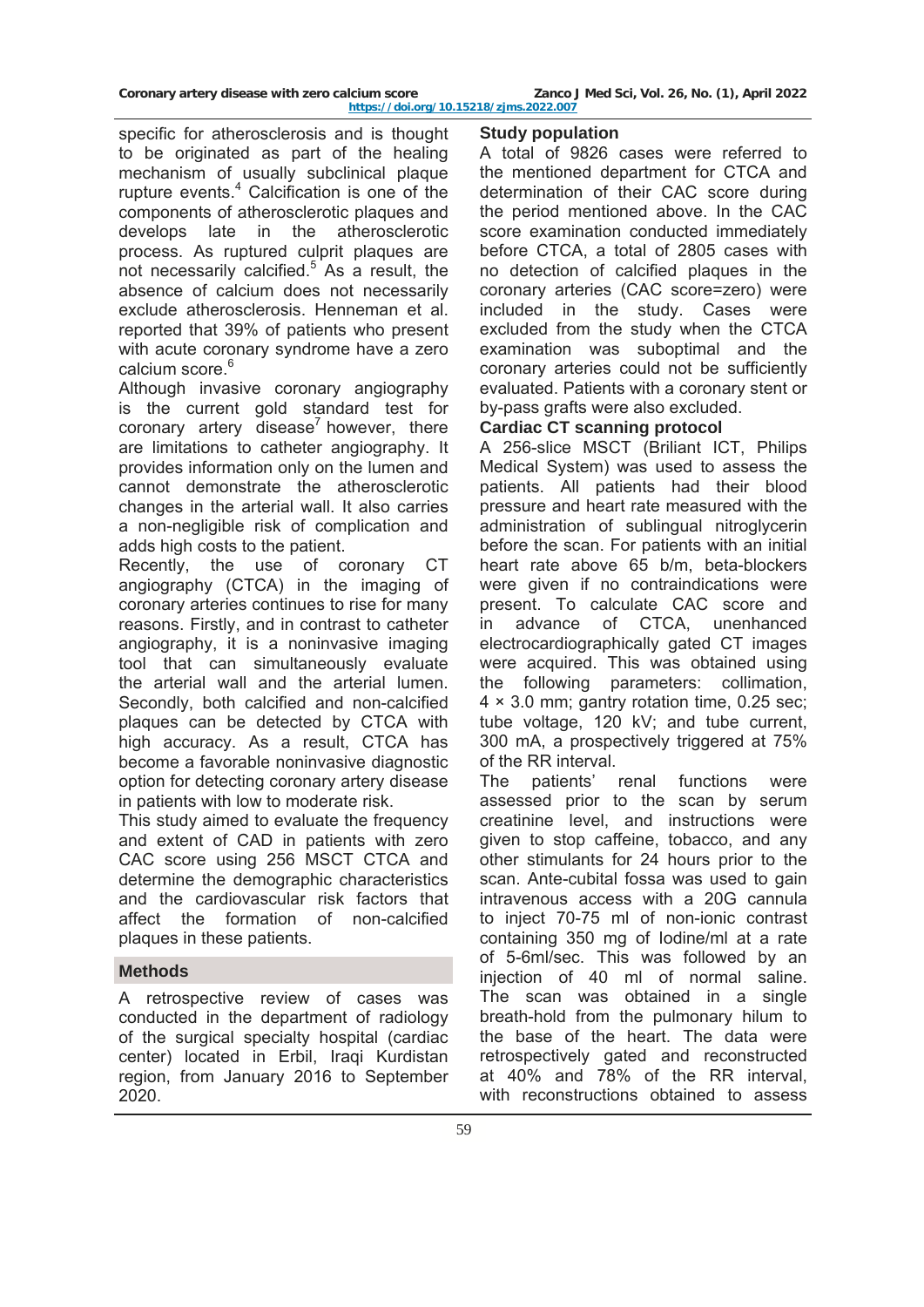Coronary artery disease with zero calcium score **Zanco J Med Sci, Vol. 26, No. (1), April 2022 <https://doi.org/10.15218/zjms.2022.007>**

# different segments further. **Cardiac CT data analysis**

 CAC score was calculated using the Agatston scoring method, and zero CAC score patients were enrolled in this study. Two experienced observers have carried out interpretations of the CTCA images. As per the American Heart Association model,<sup>8</sup> the coronary arteries were divided into 15 segments, and curved multiplanar

reformation (c-MPR) and cross-sectional (CS) images were used to assess segments with a diameter of  $> 2$  mm. The classification of degree of stenosis was as follows: mild <50%, moderate 50-70%, and severe > 70% (Figure 1). The degree of stenosis was divided into four groups, namely i) free of stenosis (normal), ii) mild, iii) moderate, and iv) severe.



**Figure 1** Examples of the severity of stenosis (non-calcified plaque) in different segments of the major coronary arteries A) Left main artery B) Left descending artery C) Left circumflex artery D) Right coronary artery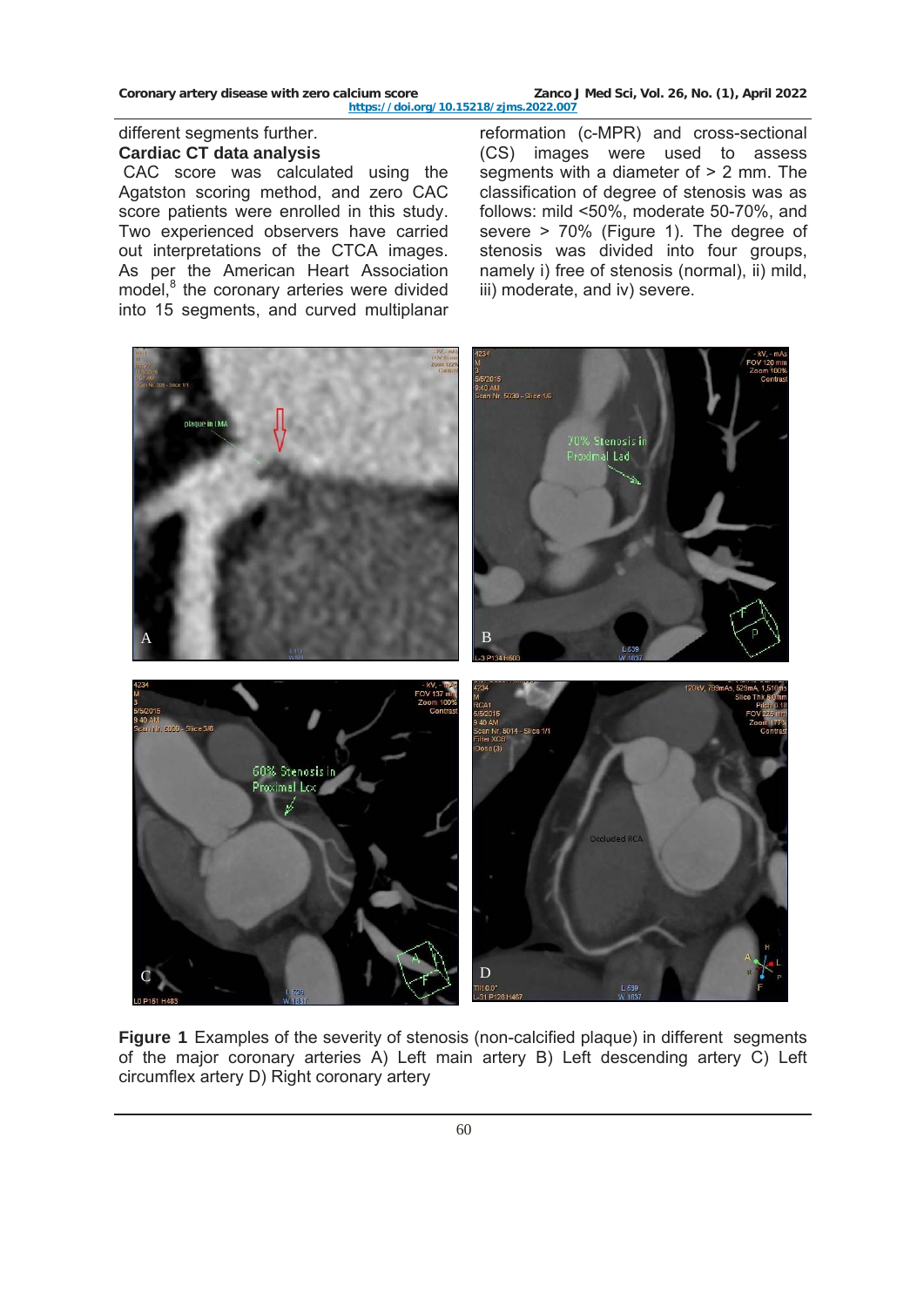Coronary artery disease with zero calcium score **Zanco J Med Sci, Vol. 26, No. (1), April 2022** 

**<https://doi.org/10.15218/zjms.2022.007>**

#### **Cardiovascular risk factors**

The presence of cardiovascular risk factors (diabetes mellitus, hypertension, family history, and smoking) was based on patients' medical records: Diabetes was defined as fasting glucose ≥ 126 mg/dl and hemoglobin A1c  $\geq$  6.5% or the use of antidiabetic treatment. Hypertension was defined as blood pressure ≥ 140/90 mmHg or the use of antihypertensive medications. Informed consent was obtained from all patients.

## **Statistical analysis**

The data were entered and analyzed using the statistical package for the social sciences (SPSS version 19.0). Chi-square test of association was used to compare proportions and to test for the significance of the associations. Factors significantly associated with the findings (by Chi-square test) were entered in a multivariate binary logistic regression model. The 'CT finding' was either 'normal', 'obstructive', or 'nonobstructive'. Patients with obstructive and non-obstructive lesions were combined into one category, named positive finding. As a result, the finding became binary (either normal or positive) and considered a dependent variable in the regression model. A *P* value of ≤0.05 was considered statistically significant.

## **Results**

The mean  $(+SD)$  age of the studied sample was  $47.8 + 11$  years, ranging from 14 to 82 years. More than half of the study participants were 35 to 54 years old, and more than half (60.1%) were females.

One third of the sample had hypertension, and 8.8% had both hypertension and diabetes. A relatively small proportion (7%) of the patients were smokers, and 2.9% were drinkers. A family history of ischemic heart disease was found in 20.1% of cases (Table 1).

|  |  |  |  | <b>Table 1</b> Distribution of sample by demographic and clinical characteristics |
|--|--|--|--|-----------------------------------------------------------------------------------|
|--|--|--|--|-----------------------------------------------------------------------------------|

|                                       | No.  | $(\%)$  |
|---------------------------------------|------|---------|
| Age (years)                           |      |         |
| $< 35$                                | 310  | (11.1)  |
| 35-44                                 | 821  | (29.3)  |
| 45-54                                 | 859  | (30.6)  |
| 55-64                                 | 648  | (23.1)  |
| 65-74                                 | 145  | (5.2)   |
| $\geq 75$                             | 22   | (0.8)   |
| <b>Sex</b>                            |      |         |
| Male                                  | 1120 | (39.9)  |
| Female                                | 1685 | (60.1)  |
| <b>Hypertension &amp;/or diabetes</b> |      |         |
| None                                  | 1519 | (54.2)  |
| Hypertension                          | 928  | (33.1)  |
| <b>Diabetes</b>                       | 110  | (3.9)   |
| Hypertension and diabetes             | 248  | (8.8)   |
| <b>Smoking</b>                        |      |         |
| <b>No</b>                             | 2608 | (93.0)  |
| Yes                                   | 197  | (7.0)   |
| <b>Alcohol drinking</b>               |      |         |
| No                                    | 2723 | (97.1)  |
| Yes                                   | 82   | (2.9)   |
| <b>Family history of IHD</b>          |      |         |
| <b>No</b>                             | 2226 | (79.4)  |
| Yes                                   | 579  | (20.6)  |
| <b>Total</b>                          | 2805 | (100.0) |
|                                       |      |         |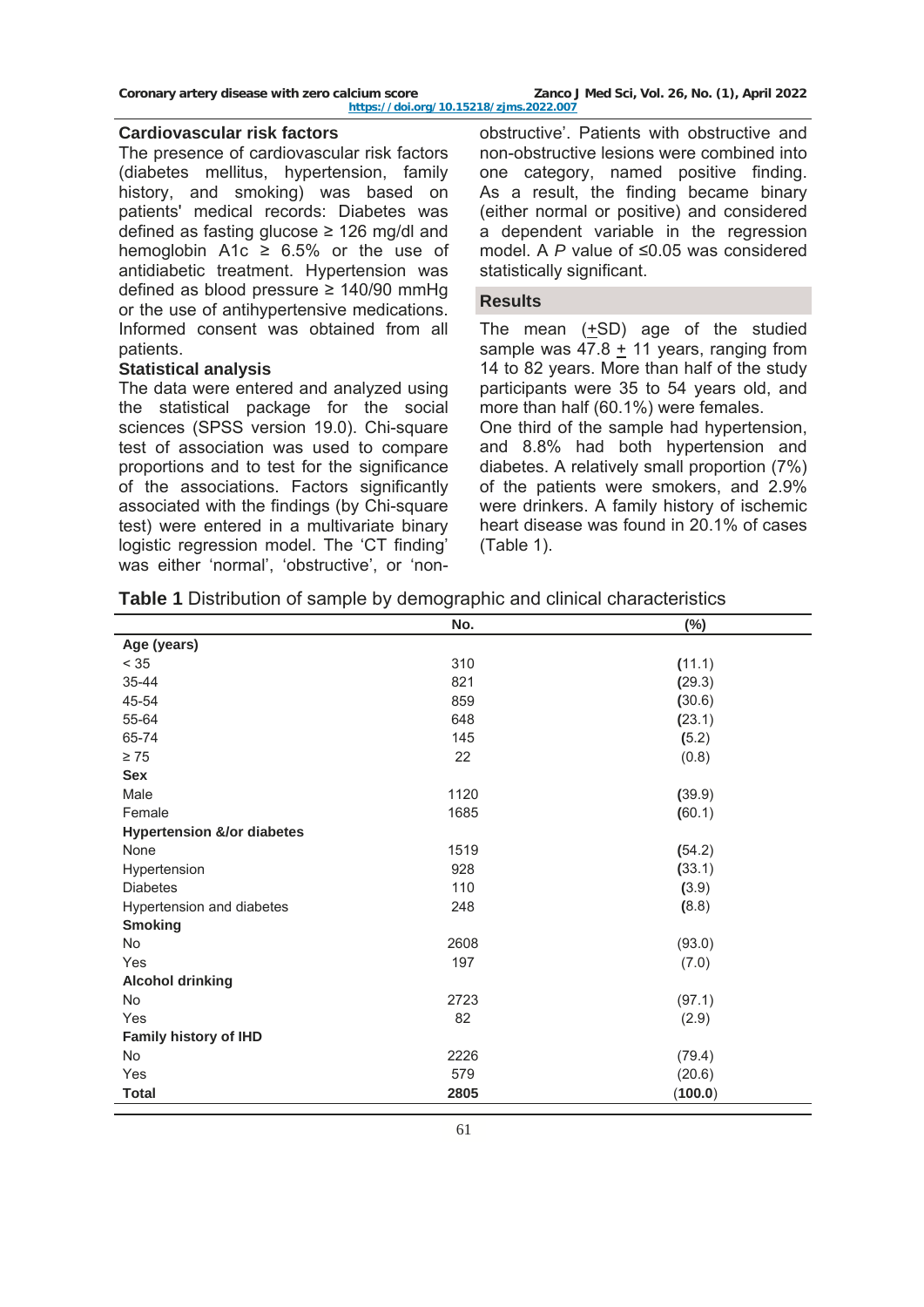| Coronary artery disease with zero calcium score | Zanco J Med Sci, Vol. 26, No. (1), April 2022 |
|-------------------------------------------------|-----------------------------------------------|
| https://doi.org/10.15218/zims.2022.007          |                                               |

Most patients with zero calcium score had normal CTCA results (68.1%), and only 5.1% had stenosis. In the majority of patients with significant stenosis, LAD artery was involved (81.1%), the second vessel involved was RCA (26.5%), then LCX artery (11.1%), but obstructive plaques did not involve LMA. Only a single vessel was involved in most patients with significant CAD (83.9%), while two-vessel disease occurred in 13.3 % of patients and three-vessel disease in 2.8% of patients (Table 2).

No significant association between the presence of symptoms and the findings was detected. As expected, most (93.3%) of asymptomatic patients had no findings (*P* = 0.134). No significant associations were detected between the findings of chest pain (*P* = 0.538), palpitation (*P* = 0.935), and shortness of breath  $(P = 0.955)$ .

Table 3 shows significant associations between age and sex with the findings. The more the age, the more the proportions of obstructive and non-obstructive lesions. The pattern is consistent through all age groups except for the group of 65-74 years, where more than half of them were normal (*P* <0.001). The proportion of normal findings among females (69.4%) was more than males  $(P = 0.049)$ . It is evident in the table that 74.4% of those with no diabetes or hypertension were normal. This percentage decreased to 51.8% among people with diabetes and 52.8% among those with both diabetes and hypertension. This association was statistically significant (*P* <0.001). No significant association was detected between family history  $(P = 0.413)$ , smoking (*P* = 0.321) and alcohol drinking (*P* = 0.436) with the findings (Table 3).

**Table 2** Distribution of patients by CTCA results, the vessel involved, and the number of vessels involved in patients with critical stenosis

| No.         | $(\%)$  |
|-------------|---------|
|             |         |
| 1909        | (68.1)  |
| 143         | (5.1)   |
| 753         | (26.8)  |
| 2805        | (100.0) |
|             |         |
| $\mathbf 0$ | (0.0)   |
| 116         | (81.1)  |
| 16          | (11.1)  |
| 38          | (26.5)  |
|             |         |
| 120         | (83.9)  |
| 19          | (13.3)  |
| 4           | (2.8)   |
| 143         | (100.0) |
|             |         |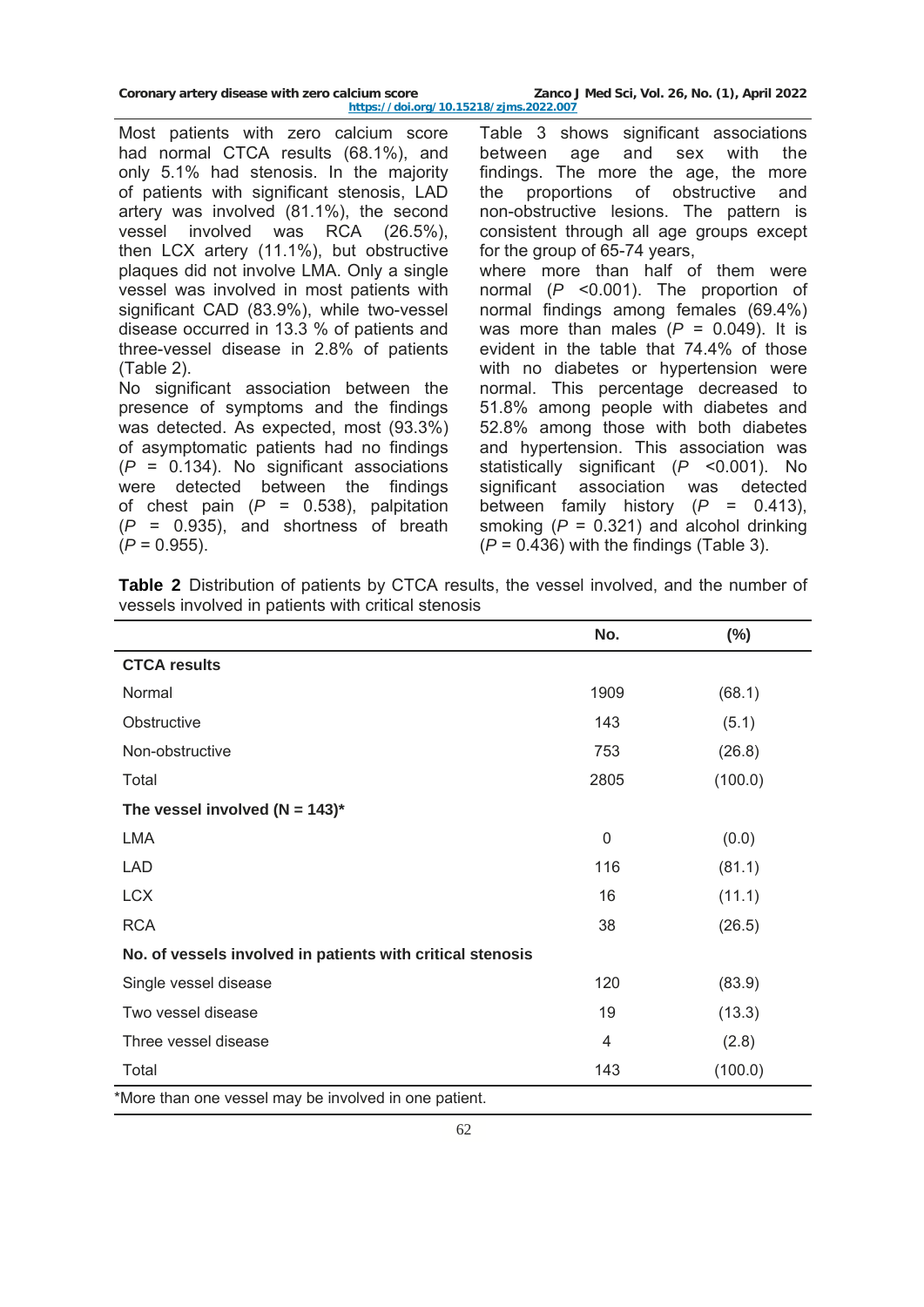|                                |             |               |        |                | <b>Findings</b>    |                |                 |          |
|--------------------------------|-------------|---------------|--------|----------------|--------------------|----------------|-----------------|----------|
|                                |             | <b>Normal</b> |        |                | <b>Obstructive</b> |                | Non-obstructive |          |
| <b>Variables</b>               | $\mathbf N$ | No.           | $(\%)$ | No.            | $(\%)$             | No.            | $(\%)$          | P value  |
| <b>Symptoms</b>                |             |               |        |                |                    |                |                 |          |
| Asymptomatic                   | 15          | 14            | (93.3) | $\mathsf 0$    | (0.0)              | $\mathbf{1}$   | (6.7)           |          |
| Symptomatic                    | 2790        | 1895          | (67.9) | 143            | (5.1)              | 752            | (27.0)          | $0.134*$ |
| <b>Chest pain</b>              |             |               |        |                |                    |                |                 |          |
| Present                        | 2675        | 1815          | (67.9) | 138            | (5.2)              | 722            | (27.0)          |          |
| Absent                         | 130         | 94            | (72.3) | $\mathbf 5$    | (3.8)              | 31             | (23.8)          | 0.539    |
| <b>Palpitation</b>             |             |               |        |                |                    |                |                 |          |
| Present                        | 27          | 19            | (70.4) | 1              | (3.7)              | $\overline{7}$ | (25.9)          |          |
| Absent                         | 2778        | 1890          | (68.0) | 142            | (5.1)              | 746            | (26.9)          | 0.935    |
| <b>Shortness of breath</b>     |             |               |        |                |                    |                |                 |          |
| Present                        | 88          | 61            | (69.3) | 4              | (4.5)              | 23             | (26.1)          |          |
| Absent                         | 2717        | 1848          | (68.0) | 139            | (5.1)              | 730            | (26.9)          | 0.955    |
| Age                            |             |               |        |                |                    |                |                 |          |
| $35$                           | 310         | 290           | 93.5   | 5              | 1.6                | 15             | 4.8             |          |
| 35-44                          | 821         | 675           | 82.2   | 23             | 2.8                | 123            | 15.0            |          |
| 45-54                          | 859         | 545           | 63.4   | 40             | 4.7                | 274            | 31.9            |          |
| 55-64                          | 648         | 314           | 48.5   | 51             | 7.9                | 283            | 43.7            |          |
| 65-74                          | 145         | 77            | 53.1   | 20             | 13.8               | 48             | 33.1            |          |
| $\geq 75$                      | 22          | 8             | 36.4   | $\overline{4}$ | 18.2               | 10             | 45.5            | < 0.001  |
| <b>Sex</b>                     |             |               |        |                |                    |                |                 |          |
| Male                           | 1120        | 739           | 66.0   | 69             | 6.2                | 312            | 27.9            |          |
| Female                         | 1685        | 1170          | 69.4   | 74             | 4.4                | 441            | 26.2            | 0.049    |
| Diabetes and / or hypertension |             |               |        |                |                    |                |                 |          |
| None                           | 1519        | 1130          | 74.4   | 62             | 4.1                | 327            | 21.5            |          |
| HT                             | 928         | 591           | 63.7   | 40             | 4.3                | 297            | 32              |          |
| <b>DM</b>                      | 110         | 57            | 51.8   | 13             | 11.8               | 40             | 36.4            |          |
| DM+HT                          | 248         | 131           | 52.8   | 28             | 11.3               | 89             | 35.9            | < 0.001  |
| <b>Family history</b>          |             |               |        |                |                    |                |                 |          |
| No                             | 2226        | 1526          | 68.6   | 115            | 5.2                | 585            | 26.3            |          |
| Yes                            | 579         | 383           | 66.1   | 28             | 4.8                | 168            | 29              | 0.413    |
| <b>Smoking</b>                 |             |               |        |                |                    |                |                 |          |
| No                             | 2608        | 1782          | 68.3   | 129            | 4.9                | 697            | 26.7            |          |
| Yes                            | 197         | 127           | 64.5   | 14             | 7.1                | 56             | 28.4            | 0.321    |
| <b>Alcohol</b>                 |             |               |        |                |                    |                |                 |          |
| No                             | 2723        | 1851          | 68     | 137            | 5                  | 735            | 27              |          |
| Yes                            | 82          | 58            | 70.7   | 6              | 7.3                | 18             | 22              | 0.436    |
| <b>Total</b>                   | 2805        | 1909          | 68.1   | 143            | 5.1                | 753            | 26.8            |          |

# **Table 3** Association between the CTCA results and the studied variables

\*By Fisher's exact test. The other p values were calculated by Chi-square test.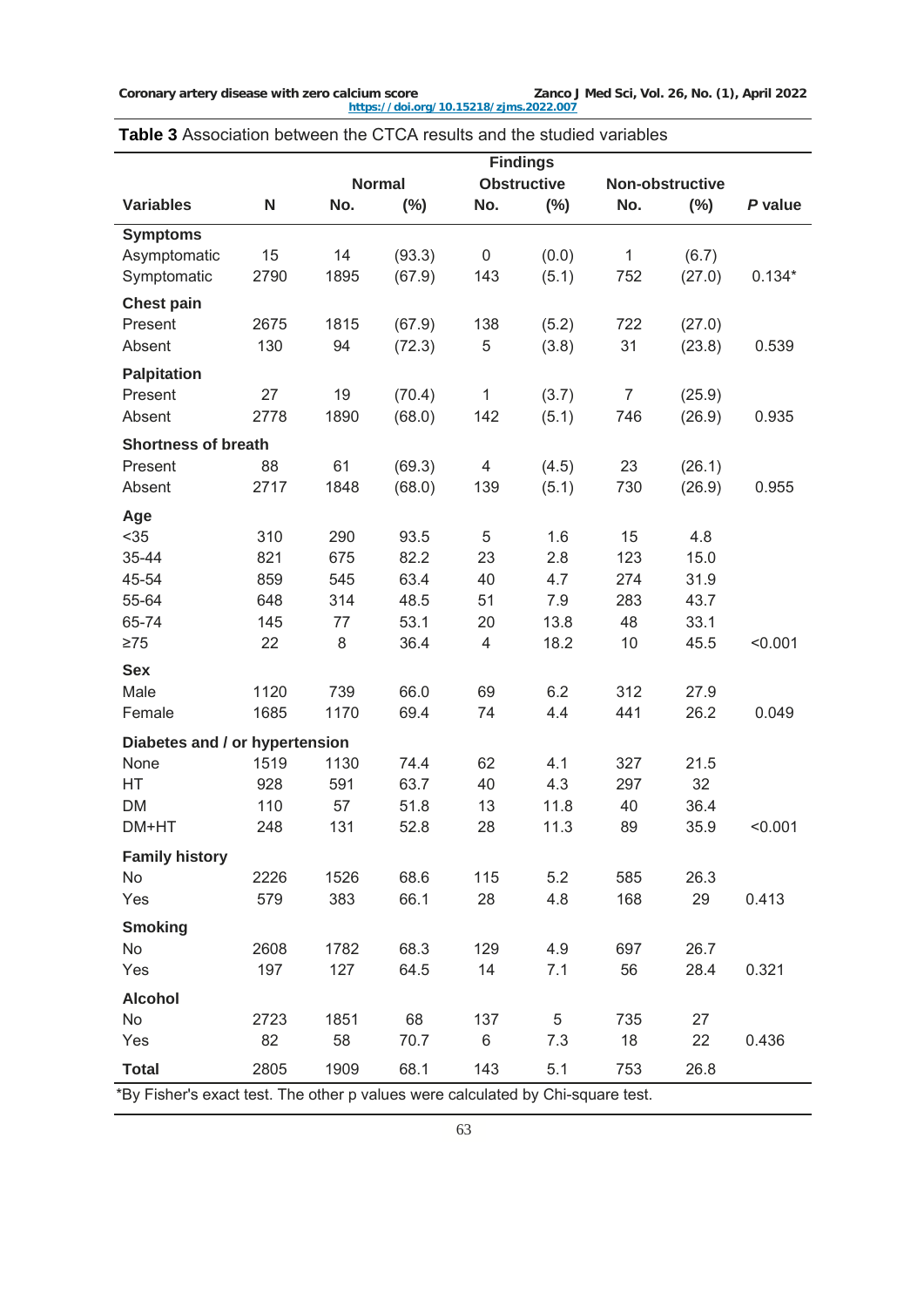**<https://doi.org/10.15218/zjms.2022.007>**

In multiple logistic regression, older ages, male sex, diabetes, and hypertension were independent significant predictors of the positive findings, whether obstructive or non-obstructive lesions (Table 4).

## **Discussion**

Results showed that non-calcified plaques caused non-significant stenosis (<50%) in 26.8% of the patients with zero CAC score and significant stenosis (>50%) in only 5.1% of these patients, while 68.1% were normal. These results are consistent with previous studies that reported the presence of non-calcified plaques in patients with a zero CAC score at varying frequencies in the literature. These rates were reported to be 12% by Sosnowski et al., $9$  and 20% by Ergün et al.<sup>10</sup> However, [Gabriel](https://www.ncbi.nlm.nih.gov/pubmed/?term=Gabriel%20FS%5BAuthor%5D&cauthor=true&cauthor_uid=29723329) et al.<sup>11</sup> reported a rate of 9.3%. These different rates may have resulted from the differences in the characteristics of the patient populations that were included in the studies.

It is important to determine which patients with zero CAC score are at risk for CAD and which CTCA results will provide

beneficial information regarding this risk. Varying results were obtained in studies that examined whether patients were symptomatic or asymptomatic. In a study by Mittal et al.,<sup>12</sup> patients with stable symptoms and a zero-calcium score have an extremely low prevalence of obstructive CAD and an excellent prognosis over the medium to long-term. However, Ergün et al. $10$  did not find a correlation between symptoms and obstructive and nonobstructive lesions.

In our study, although the number of asymptomatic patients was low (only 15 patients were included), no obstructive plaques were recorded among this group. While among symptomatic patients, only around 5% of them had obstructive plaques, and we found that there is no strong correlation between symptoms and obstructive plaques.

Results regarding the detection of conventional cardiovascular risk factors for patients with a zero CAC score and whether it is beneficial in estimating the presence of atherosclerotic plaque using CTCA were variable.

|  |                                                                  |  |  | Table 4 Logistic regression analysis between positive finding (obstructive or |  |
|--|------------------------------------------------------------------|--|--|-------------------------------------------------------------------------------|--|
|  | non-obstructive) as a dependent variable with several covariates |  |  |                                                                               |  |

| <b>Covariates</b>          | в        | P value | <b>OR</b> |        | 95% CI for OR |
|----------------------------|----------|---------|-----------|--------|---------------|
|                            |          |         |           | Lower  | <b>Upper</b>  |
| Age (years)                |          | < 0.001 |           |        |               |
| < 35 (reference)           |          |         |           |        |               |
| $35 - 44$                  | 1.172    | < 0.001 | 3.229     | 1.977  | 5.273         |
| 45-54                      | 2.203    | < 0.001 | 9.054     | 5.592  | 14.662        |
| 55-64                      | 2.836    | < 0.001 | 17.047    | 10.430 | 27.862        |
| 65-74                      | 2.661    | < 0.001 | 14.305    | 8.076  | 25.339        |
| $\geq 75$                  | 3.324    | < 0.001 | 27.772    | 10.241 | 75.315        |
| Male sex                   | 0.654    | < 0.001 | 1.923     | 1.597  | 2.316         |
| Diabetes &/or hypertension |          | < 0.001 |           |        |               |
| None (reference)           |          |         |           |        |               |
| Hypertension               | 0.266    | 0.008   | 1.305     | 1.073  | 1.586         |
| <b>Diabetes</b>            | 0.779    | < 0.001 | 2.179     | 1.432  | 3.315         |
| <b>Both</b>                | 0.593    | < 0.001 | 1.809     | 1.348  | 2.429         |
| <b>Constant</b>            | $-3.191$ | < 0.001 | 0.041     |        |               |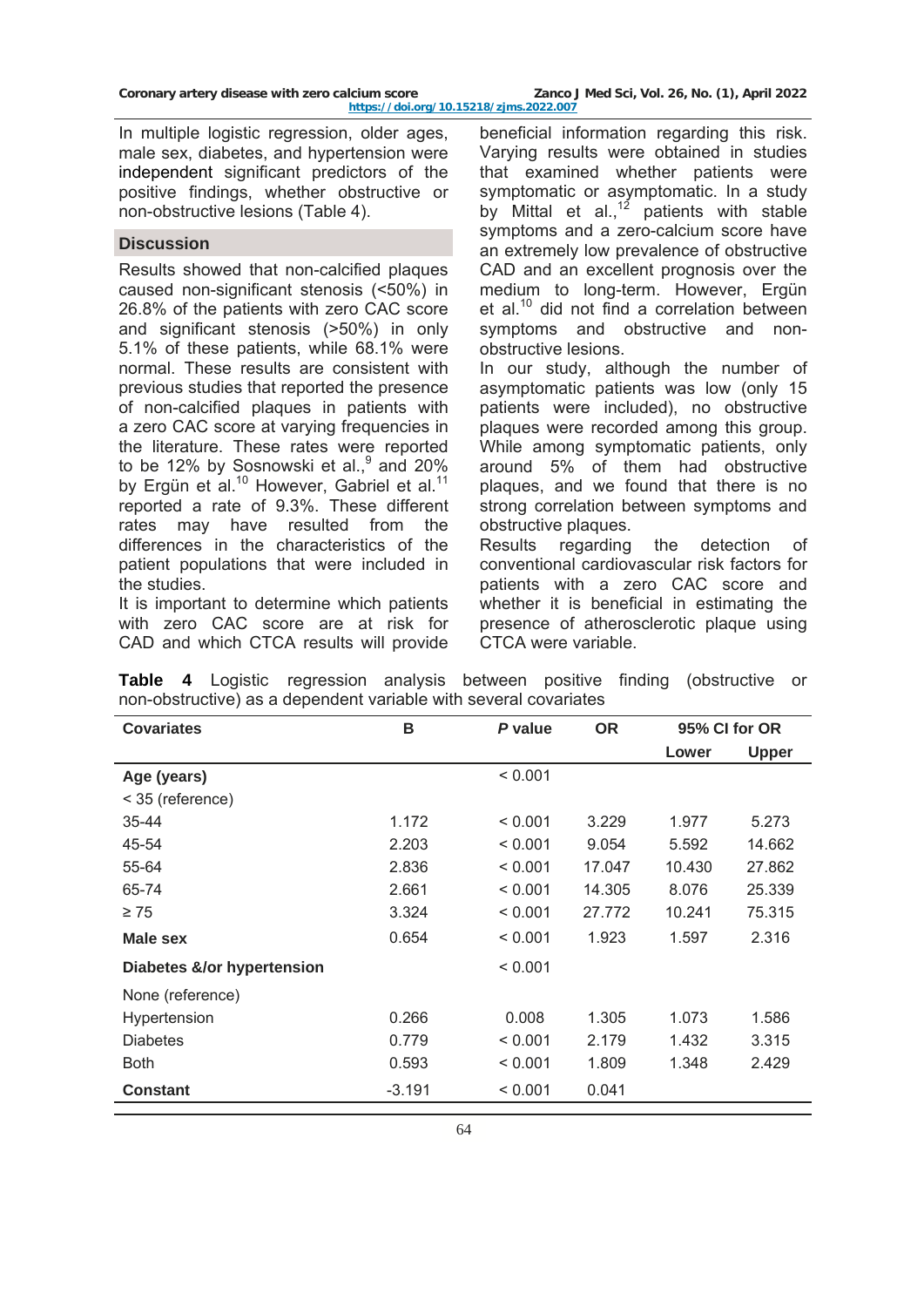Overall results of this study showed that the male gender, smoking, increasing age, diabetes, and hypertension were significant risk factors for the presence of non-calcified plaques using CTCA in patients with zero CAC score based on the multivariate logistic regression analysis.

These findings were in agreement with Uretsky et al. $^{13}$  who reported that the male gender, age, and smoking were risk factors. In contrast, Ueda et al.<sup>14</sup> reported that diabetes and hypercholesterolemia were risk factors. Interestingly, Ergün et al.<sup>10</sup> reported that age and diabetes were risk factors for both genders. However, dyslipidemia was a risk factor for male patients only, and family history was a risk factor for female patients alone.

In this study, obstructive plaques were most frequently involving LAD artery (81.2%), followed by RCA (26.5%), then LCX artery in (11.18%) of cases. The pattern of obstructive plaques was as follows: a single vessel was involved in 83.91% of cases, two vessels were involved in 13.2% of cases, while three vessel disease affected only 2.7% of patients with obstructive plaques. This finding is consistent with other observations regarding the tendency of plaques to occur more frequently in the LAD and indicates that this tendency was similar among the plaques that were detected in patients with a zero CAC score.<sup>15,16</sup>

It is important to state that this study has a few limitations. Firstly, most of the patients' ethnic backgrounds whose images were used for analysis were similar. Secondly, the gold standard intravascular ultrasound of invasive coronary angiography was not performed to detect the obstructive non calcified coronary plaques. Thirdly, the studied population was not followed up to examine the outcomes. This could identify the clinical importance of diagnosing non-calcified plaques in patients with zero CAC score. Fourthly, Radiation exposure from CTCA is a matter of concern even though CTCA is recommended for some patients who score zero for CAC.

The mean radiation exposure of CTCA is estimated to be high. $17$  To minimize this dose and reserve the image quality, different techniques are used, such as the appropriate reduction of tube voltage or tube current, prospective electrocardiogram-gated scanning, and iterative reconstruction techniques.<sup>18,19</sup> Additionally, further developments that could significantly reduce the radiation dose are promising. This includes CT hardware developments, such as wider coverage scanners, faster gantry rotation speeds, and higher pitch scanning.<sup>19</sup>

# **Conclusion**

The frequency of non-calcified plaques detected by CTCA examination in patients with zero CAC score is too high to be ignored. The absence of calcium in coronary arteries does not necessarily rule out coronary artery atherosclerosis. The early detection of non-calcified plaques is important because these plaques are unstable and tend to rupture but are responsive to medical treatment. Patients with zero CAC score and cardiovascular risk factors need to be evaluated by additional tests to detect non-calcified plaques. CTCA can detect coronary atherosclerosis noninvasively and highly accurate; therefore, it can be used as a preferred imaging method for detecting non-calcified plaques.

## **Funding**

Not applicable.

### **Competing interests**

The authors declare that they have no competing interests.

### **References**

- 1. Media center. The top 10 causes of death. WHO fact sheet No. 310. (Accessed March 2, 2021, at [http://www.who.int/mediacentre/factsheets/fs310](http://www.who.int/mediacentre/factsheets/fs310/en/)/ [en/](http://www.who.int/mediacentre/factsheets/fs310/en/)).
- 2. Munnur RK, Cameron JD, Ko BS, Meredith IT, Wong DT.L. Cardiac CT: atherosclerosis to acute coronary syndrome. Cardiovasc Diagn Ther. 2014;4(6):430–48. [https://doi.org/10.3978](https://doi.org/10.3978/j.issn.2223-3652.2014.11.03)/ [j.issn.2223-3652.2014.11.03.](https://doi.org/10.3978/j.issn.2223-3652.2014.11.03)